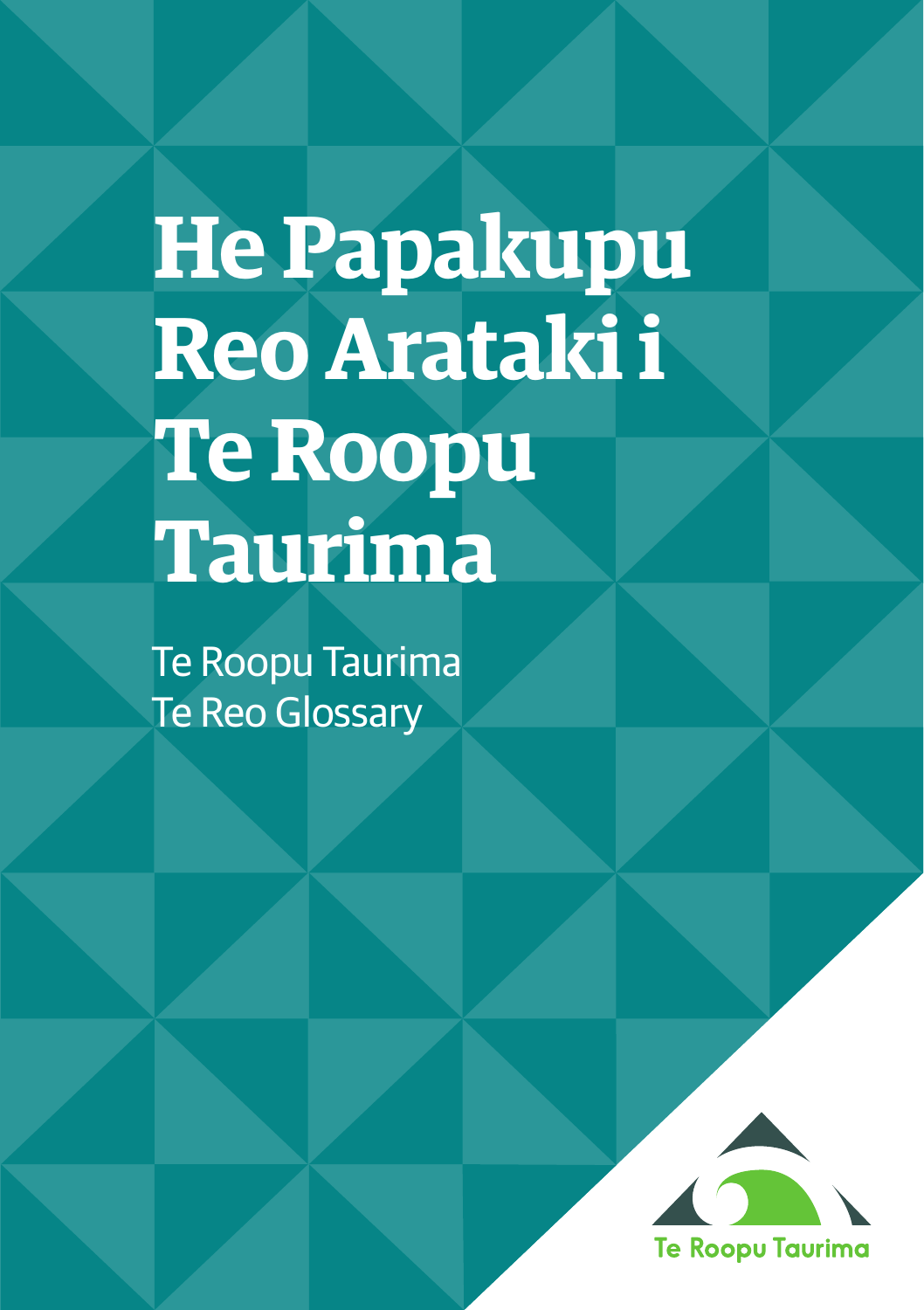## **Ngā Rāranga Kōrero**  *Contents*

| Mihimihi                           | 2 | He Pepa Whai Tikanga me Ūpoko                               |     |
|------------------------------------|---|-------------------------------------------------------------|-----|
| Whakatauki / Proverb               |   | Pūrongo / Common Document<br>and Report Headings            | 10  |
| Ngā Mātāpono / Values              | 3 |                                                             | 12  |
| Te Tohu / Logo                     | 3 | Pepeha Templates                                            |     |
| Māori Alphabet                     | 4 | Ngā Rūma i Te Roopu Taurima /<br>All Te Roopu Taurima Rooms | 13. |
| Dipthongs                          | 5 | Ngã Whare o Te Roopu Taurima /                              |     |
| <b>Dialects</b>                    | 5 | Te Roopu Taurima Houses                                     | 14  |
| Transliterations                   | 5 |                                                             |     |
| Tohutō / Macrons                   | 5 | Ngā Tāone me ngā Rohe /                                     |     |
| He Kupu Māori ka Whakamahia        |   | <b>Cities and Regions</b>                                   | 16  |
| i Roto i Te Roopu Taurima / Common |   | Tūranga Mahi o Te Roopu Taurima /                           |     |
| Te Roopu Taurima Māori words       | 6 | <b>Te Roopu Taurima Position Titles</b>                     | 17  |



OCTOBER 2021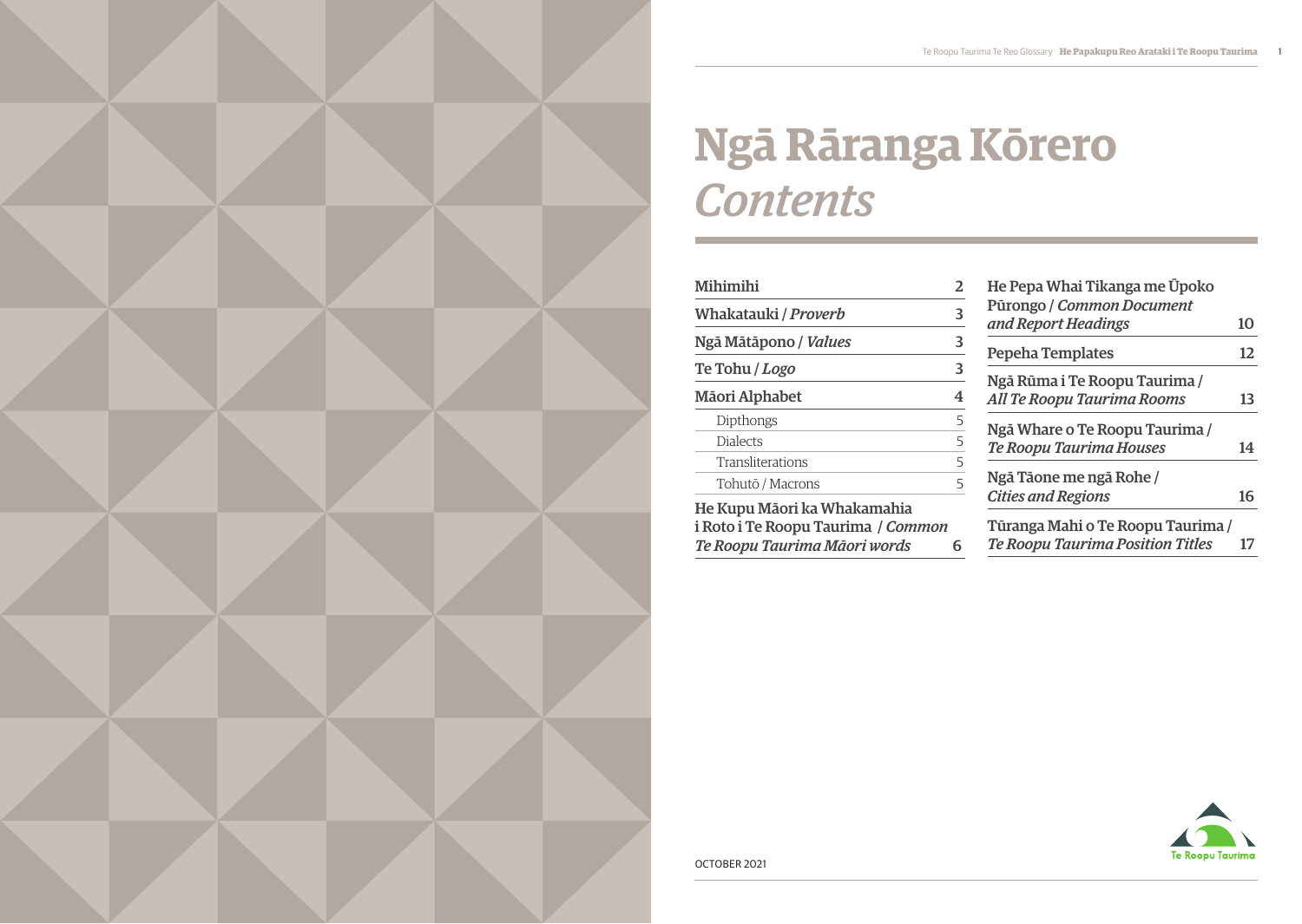## **Mihimihi**

He mihi tēnei ki a koutou kātoa e pirangi ana ki te whai mātauranga mai i ēnei tuhituhinga. Kia mutu tā koutou pānui ko te tumanako kia whānui ake ō koutou māramatanga e pā ana ki ngā kupu me ngā kīanga ka whakamahia (i ia rā) i roto i Te Roopu Taurima.

*Greetings to you all that have a desire to learn from these writings. We hope that after reading through this resource booklet you have a better understanding of the Māori words and phrases used on a daily basis in Te Roopu Taurima.*

This resource booklet is part of a series of Te Roopu Taurima Tikanga and Te Reo Māori Resources, it can be accessed on the Te Roopu Taurima's website, www.terooputaurima.org.nz and via our intranet.

Feel free to share this resource with your friends and whānau.

If you have any questions or feedback about this resource please let us know by emailing us on info@terooputaurima.org.nz, and inserting your subject line as *'Te Roopu Taurima Glossary Booklet Feedback'*.

## **Whakatauki /**  *Proverb*

## **Te Tohu /** *Logo*

Rangitiratanga mō tātou kātoa I runga I ngā tikanga o tēnā, o tēnā, o tēnā

*Self-determination for everyone, regardless of race, colour, creed, iwi, hapu or whānau.*

## **Ngā Mātāpono /**  *Values*

| <b>KUPU MĀORI</b> | <b>ENGLISH WORD</b> |
|-------------------|---------------------|
| Whakapono         | Trust               |
| Aroha             | <b>Kindness</b>     |
| Tūmanako          | Action, Hope        |
| Panekiretanga     | Fxcellence          |



Te tohu depicts the richness from the beginning of time to the hopes and aspirations that abound for tāngata today and tomorrow.

The three corners represent the three kete (baskets) of knowledge embodying learning, experience and skills.

The four parts represent the elements within which we live and are essential for sustaining all life - fire, earth, water and air.

Green represents Papatūānuku, the land and her resources.

The koru symbolises the cycles of life and death, regrowth and regeneration.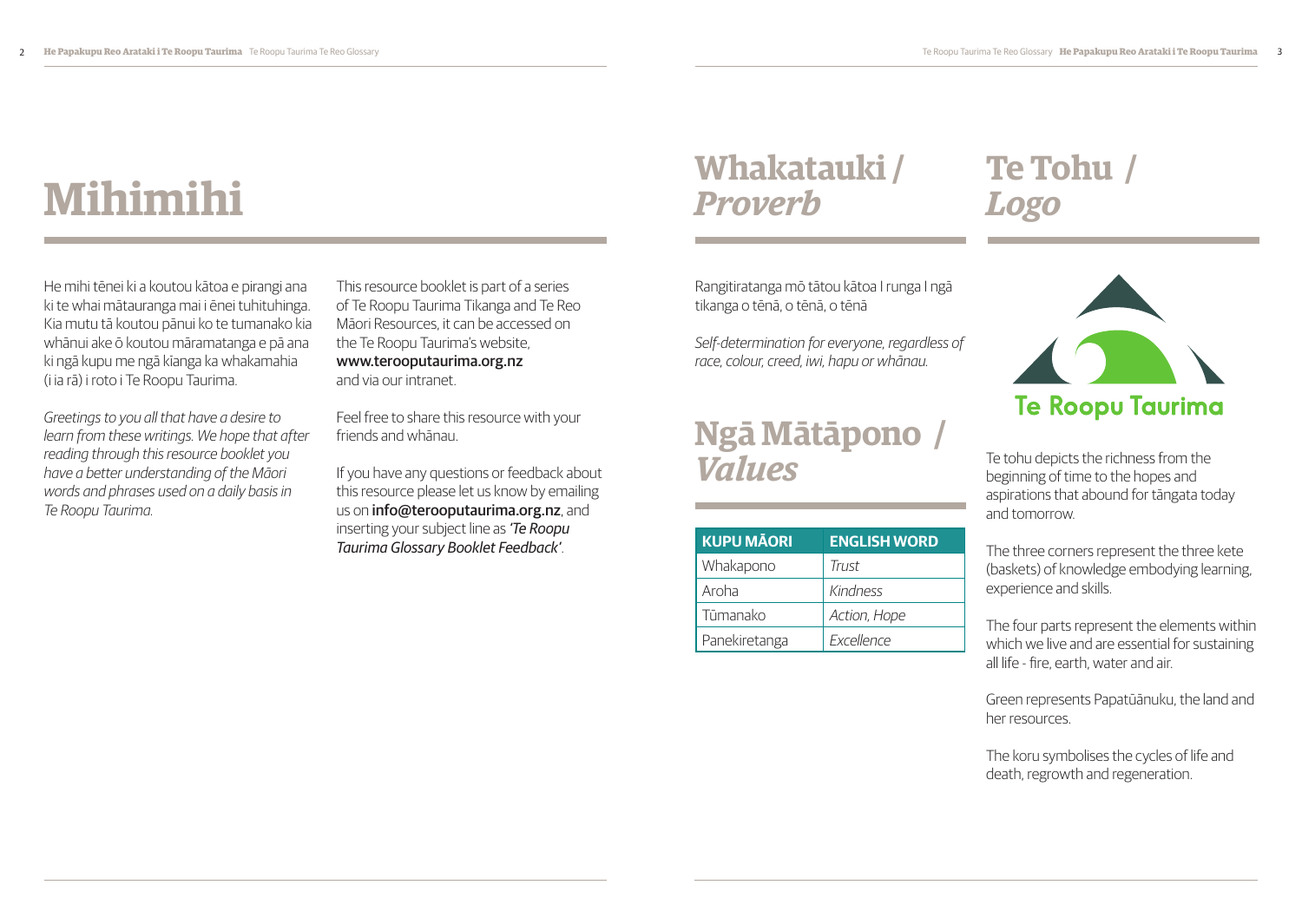## **Māori Alphabet**

#### **Did you know?**

- 1. The Maori alphabet is only made up of 15 letters.
- 2. The vowels of the Maori alphabet are A, E, I, O, U.
- 3. There is no 's' in the Maori alphabet; therefore, te reo words never end with an 's'.

| <b>Mäori Alphabet</b> |    |           |                |           |  |
|-----------------------|----|-----------|----------------|-----------|--|
| Aa                    | Ee | Ηh        | Ιi             | <b>Kk</b> |  |
| M <sub>m</sub>        | Nn | <b>Ng</b> | 0 <sub>o</sub> | $P_{p}$   |  |
| <b>R</b> r            | Τt | Uu        | W w            | Wh        |  |

There is no 's' in the Māori language, so please avoid using terms such as whares, tāngatas. Plurals in Māori do not use an English 's'.

#### **Dipthongs**

A diphthong is two vowel sounds together e.g. ai, au, ao and ua. Diphthongs are two vowel sounds in length i.e. ea is just as long as ai and au because they all contain two vowels.

#### **Dialects**

Te Reo Māori has various dialects amongst iwi nationally. For example, Ngāi Tahu pronounce Ng as 'K', Ngāti Kahu pronounce whakapapa as hakapapa. Tainui say Whakarongo, Taranaki say Wakarongo, Ngāpuhi say Hakarongo, Tuhoe say Whakarono and Waipounamu say Whakaroko.

#### **Transliterations**

These are English words that have been translated into Māori sounding words, for example:

Tepu — *Table* Morena — *Morning* Kooti — *Coat*

There are many of these words and they are OK to use.

#### **Tohutō – Macrons**

The macron matters. The use of the tohutō is essential for the pronunciation, meaning, and status of te reo Māori.

A macron above the vowel accentuates a long sound. Short sounding vowels have none. This can alter the meaning of the word for example:

| Pāpā — father | Papa $-$ floor |
|---------------|----------------|
| Kēkē — armpit | $keke - cake$  |

Macrons are also used to designate plural, for example matua/mātua (parent/s), tangata/tāngata (person/s), tupuna/tūpuna (ancestor/s) and wahine/wāhine (woman/ women). Using macrons is also recognition of the mana of te reo Māori its intricacies and its importance to Aotearoa.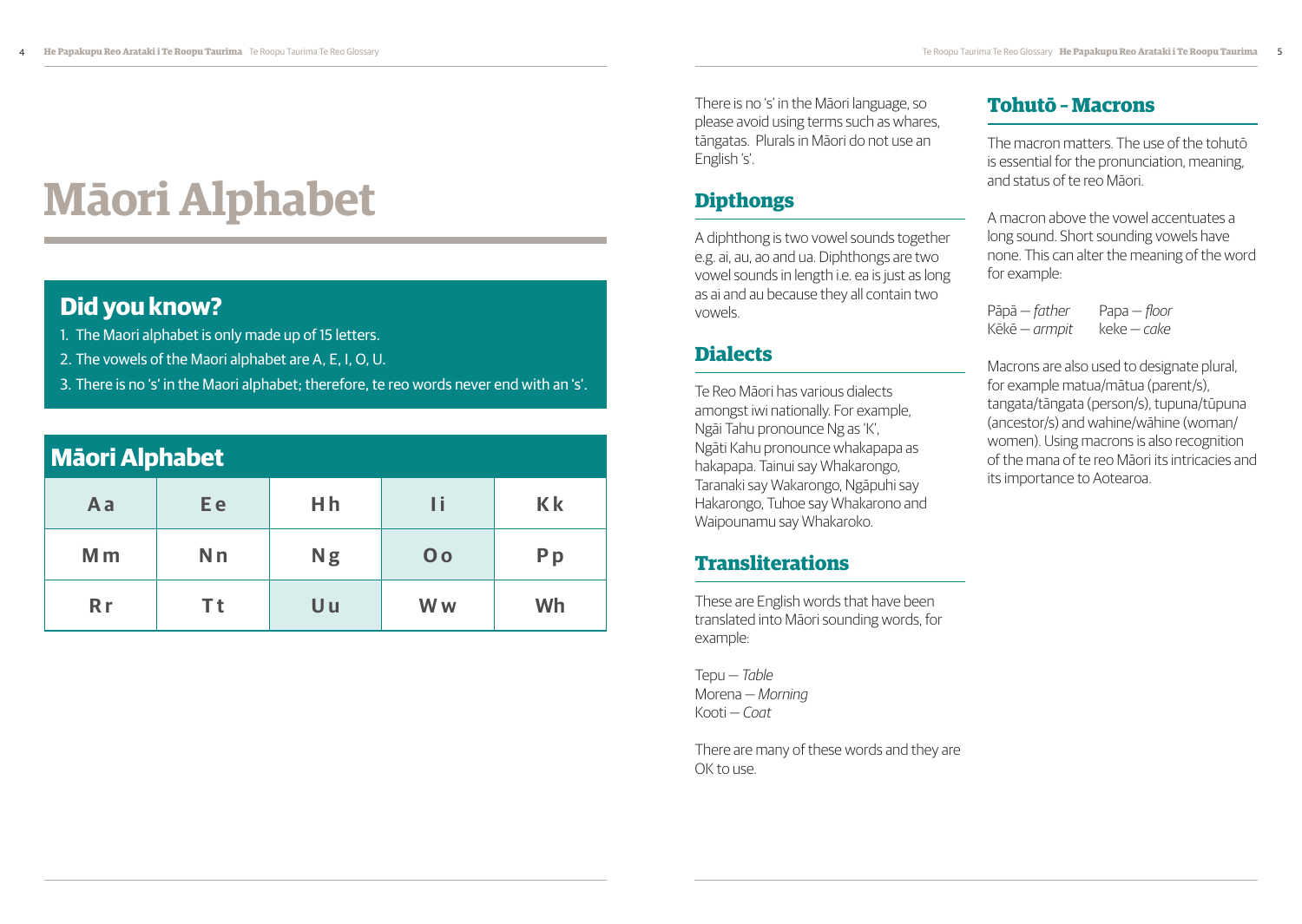## **He Kupu Māori ka Whakamahia i Roto i Te Roopu Taurima /** *Common Te Roopu Taurima Māori words*

The table below lists and translates common words used within Te Roopu Taurima .

| <b>KUPU MĀORI</b>                                   | <b>ENGLISH WORD</b>                                                          | <b>KUPU MĀORI</b>                        | <b>ENGLISH WORD</b>                                                |
|-----------------------------------------------------|------------------------------------------------------------------------------|------------------------------------------|--------------------------------------------------------------------|
| Aē                                                  | Yes                                                                          | Hongi                                    | Greeting by pressing<br>noses together                             |
| Arohamai                                            | Sorry; Excuse me;<br>Forgive me; Bare<br>with me                             | Hui                                      | Meeting;<br>Conference;<br>Gathering                               |
| Atua                                                | God                                                                          | Hura Kōhatu                              |                                                                    |
| Aua / Ahaua                                         | Don't know                                                                   |                                          | Unveiling                                                          |
| <b>Auē!</b>                                         | Oh!                                                                          | Huritau                                  | Birthday                                                           |
| E noho rā                                           | Goodbye (said to                                                             | Inoi                                     | Prayer                                                             |
|                                                     | someone staying)                                                             | lwi                                      | Tribe; People from<br>the same tribe /                             |
| Goodbye (said to<br>Haere rā<br>someone leaving)    |                                                                              | area; Bones                              |                                                                    |
|                                                     |                                                                              | Kāhore / Kāore / Kāo                     | <b>No</b>                                                          |
| Haka                                                | Chant done with                                                              | Kai                                      | Food; Eat                                                          |
|                                                     | a dance for the<br>purpose of challenge<br>(or acknowledge in<br>some cases) | Kai karanga                              | Women who<br>performs the<br>karanga (calls the<br>Manuhiri onto a |
| Hākari                                              | Feast                                                                        |                                          | Marae or Area of                                                   |
| Hāngi<br>Oven comprising a<br>hole in the ground in |                                                                              | Powhiri or Kaupapa<br>that is happening) |                                                                    |
|                                                     | which food is cooked                                                         | Kai kōrero                               | The speaker                                                        |
|                                                     | by heated stones                                                             | Kai waiata                               | Singer                                                             |
| Hapu                                                | Sub Tribe                                                                    | Kāinga                                   | Home                                                               |
| Hau Kāinga                                          | Home people; Hosts                                                           | Kapa haka                                | Action song                                                        |

| <b>KUPU MĀORI</b>      | <b>ENGLISH WORD</b>                       | <b>KUPU MĀORI</b>            | <b>ENGLISH WORD</b>                                                                       |  |
|------------------------|-------------------------------------------|------------------------------|-------------------------------------------------------------------------------------------|--|
| Karakia                | Prayer; Incarnations                      | Mihi                         | To speak publicly                                                                         |  |
| Karanga                | The ceremony of<br>calling quests to      | Mihi Whakatau                | Welcoming speech                                                                          |  |
|                        | welcome them onto<br>the marae or area    | Mihimihi                     | Speeches;<br>Acknowledgements;                                                            |  |
| Kaumatua               | Elder Male                                |                              | Talking amongst                                                                           |  |
| Kaumātua               | Respected older<br>people - male; dad;    |                              | ourselves                                                                                 |  |
|                        | uncle, grandfather                        | Nehua; Tangihanga            | To bury; Funeral                                                                          |  |
| Kaupapa                | Agenda;<br>Programme;                     | Ngā Ratonga<br>Tikanga Māori | Service standards                                                                         |  |
|                        | Purpose; Plan                             | Noho tahi / Hanga            | Get together/                                                                             |  |
| Koha                   | Gift or donation                          | pūtea                        | Fundraising                                                                               |  |
| Kōrero                 | Talk; Speak;<br>Conversation              | Pēpeha                       | Genealogy;<br>Description of                                                              |  |
| Koro                   | Grand Father                              |                              | yourself and family;<br>Tribal connections to<br>where you and your<br>family decent from |  |
| Koronga                | Mission                                   |                              |                                                                                           |  |
| Kuia                   | Elder Female                              |                              |                                                                                           |  |
| Mahi                   | Work - All types of<br>work, activities   | Poroporoaki                  | Farewell                                                                                  |  |
| Mana                   | Reputation;                               |                              | (Tangihanga)                                                                              |  |
|                        | Influence; Authority;<br>Power            | Pōwhiri / Pōhiri             | Official Maori<br>welcome                                                                 |  |
| Mana whenua            | Māori of the<br>local area                | Rangatira / Ariki            | Person of high<br>standing                                                                |  |
| Manuhiri               | <b>Visitors</b>                           |                              | Self determination                                                                        |  |
| Marae                  | The area for formal                       | Rangatiratanga               |                                                                                           |  |
|                        | discourse in front of<br>a meeting house; | Ratonga                      | Service                                                                                   |  |
| whole marae<br>complex |                                           | Roopu Kāhui                  | Korowai Aroha /<br>Pou Tikanga Group                                                      |  |
| Matua                  | Respected Male<br>Elder                   | Tangata                      | Person Te Roopu<br>Taurima supports;<br>also refers to Person                             |  |
| Mātua                  | Parents (plural)                          |                              |                                                                                           |  |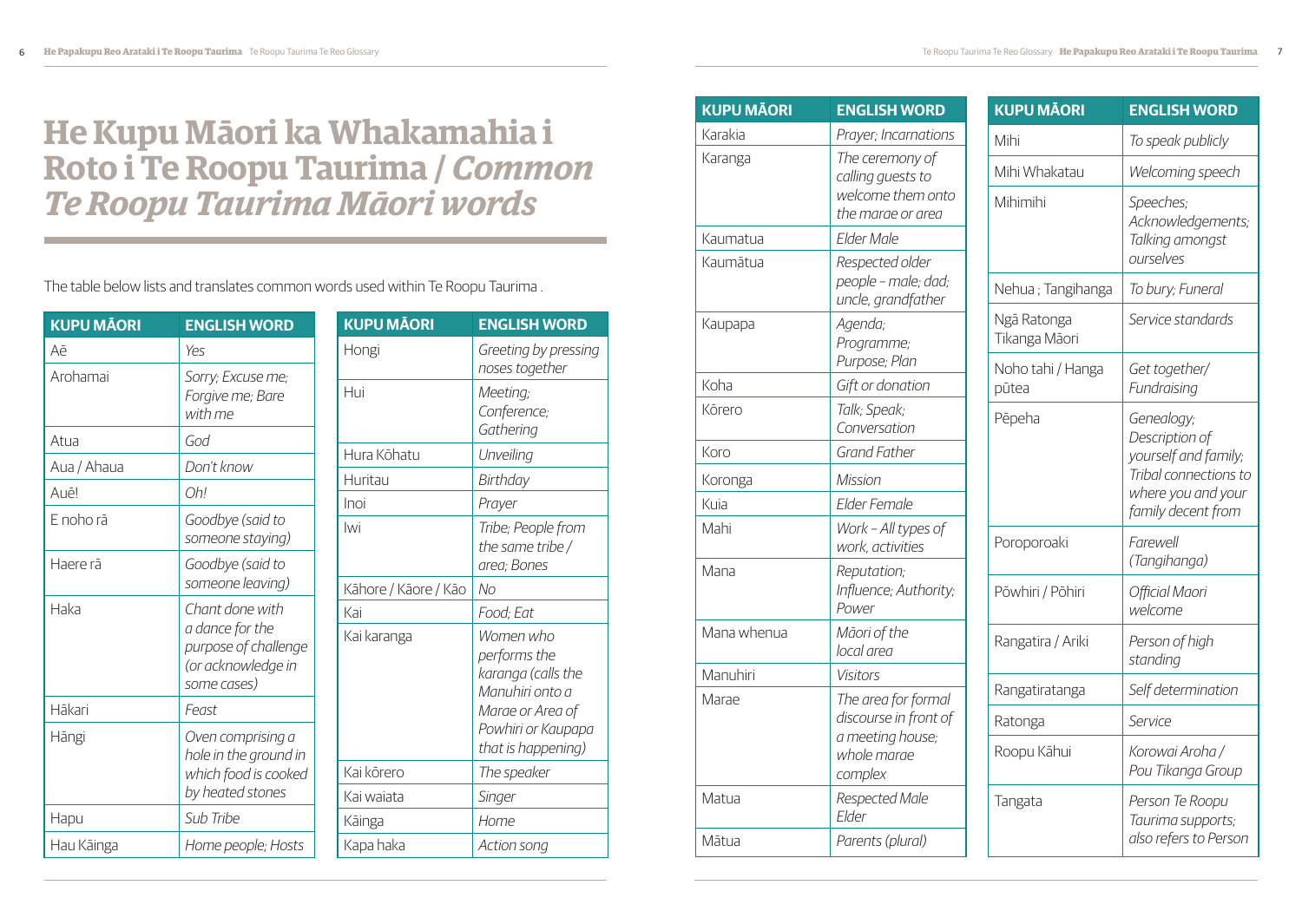| <b>KUPU MĀORI</b>                      | <b>ENGLISH WORD</b>                                                                           | <b>KUPU MĀORI</b>                       | <b>ENGLISH WORD</b>                                                                                           |  |
|----------------------------------------|-----------------------------------------------------------------------------------------------|-----------------------------------------|---------------------------------------------------------------------------------------------------------------|--|
| Tangata Whaiora<br>Person we support   |                                                                                               | Te Roopu Taurima                        | The Caring Group                                                                                              |  |
|                                        | who has a mental                                                                              | Te Tari                                 | The office                                                                                                    |  |
| Tangata Whenua                         | health condition<br>- literally means<br>('person chasing<br>wellness)<br>People of the land; | Te Tiriti o Waitangi                    | In Te Roopu Taurima<br>we only refer to the<br>Māori version of Te<br>Tiriti o Waitangi,<br>we do not use the |  |
|                                        | People of the area                                                                            |                                         | English term                                                                                                  |  |
|                                        | you are visiting                                                                              | Tikanga                                 | Protocols                                                                                                     |  |
| Tangi                                  | To cry; To mourn                                                                              | Tipuna                                  | Ancestors                                                                                                     |  |
| Tangihanga                             | Mourning period<br>after someone has                                                          | Titiro Whakamua                         | Vision                                                                                                        |  |
|                                        | passed away                                                                                   | Tohu                                    | The name given to<br>Te Roopu Taurima's                                                                       |  |
| Taonga                                 | <b>Treasured</b><br>possession or<br>cultural item                                            |                                         | logo; also refers<br>to other symbolic<br>achievements i.e.<br>degree, certificate,<br>diploma                |  |
| Tapu                                   | Sacred: Not to be<br>touched; To be<br>avoided; Taboo                                         |                                         |                                                                                                               |  |
| Tari Matua                             | National Office                                                                               | Tuakiri o Te Tangata                    | Identity of the<br>Person                                                                                     |  |
| Tauira Poutama                         | Employee                                                                                      | Tupuna                                  | Ancestors                                                                                                     |  |
|                                        | Performance<br>Development                                                                    | Tūrangawaewae                           | Place of standing<br>(on own Marae)                                                                           |  |
| Tauiwi                                 | Appraisal<br>Non-Māori people                                                                 | Wānanga                                 | Learning/                                                                                                     |  |
|                                        | in New Zealand                                                                                |                                         | <b>Discussion</b>                                                                                             |  |
| Tautoko                                | Support; Assist;<br>Facilitate                                                                | Wahine,<br>hoa wahine,<br>hoa rangatira | Woman, wife                                                                                                   |  |
| Te Oranga Pumau                        | Client lifestyle/care<br>plans; A plan of life                                                | Waiata                                  | Song                                                                                                          |  |
|                                        | skills that support                                                                           | Wairua                                  | Spiritual being                                                                                               |  |
| and develop self-<br>determination for | Waka                                                                                          | <b>Traditional Maori</b><br>Canoe       |                                                                                                               |  |
|                                        | tangata (clients)<br>and family under                                                         | Wāriu / Uara                            | Values                                                                                                        |  |
| Te reo Māori                           | Te Roopu Taurima<br>Māori language                                                            | Whaea                                   | Respected Female<br>Elder                                                                                     |  |

| <b>KUPU MĀORI</b>                 | <b>ENGLISH WORD</b>                                                                                         |
|-----------------------------------|-------------------------------------------------------------------------------------------------------------|
| Whaikōrero                        | The art and practice<br>of speech making                                                                    |
| Whakapapa                         | Genealogy; Family<br>connections                                                                            |
| Whakatauākī                       | Is a proverb where<br>the person who said<br>it first is known                                              |
| <b>Whakatauki</b>                 | Is a proverb where<br>the person who said<br>it first is NOT known                                          |
| Whakawhanaunga-<br>tanga          | <i><u><b>Introductions</b></u></i><br>/ Meeting and<br>greeting                                             |
| Whānau /<br>Whanaunga/<br>hononga | Family, Families,<br>Relations.<br>Connections                                                              |
| Whanaungatanga                    | Family connections;<br>Relationship                                                                         |
| Whāngai                           | Fostered or adopted<br>child, to feed                                                                       |
| Whare                             | House                                                                                                       |
| Whare Tapa Whā                    | A Māori service<br>model incorporating<br>a holistic view of a<br>person - mind, body,<br>spirit and family |
| Whenua                            | Land, homeland,<br>country                                                                                  |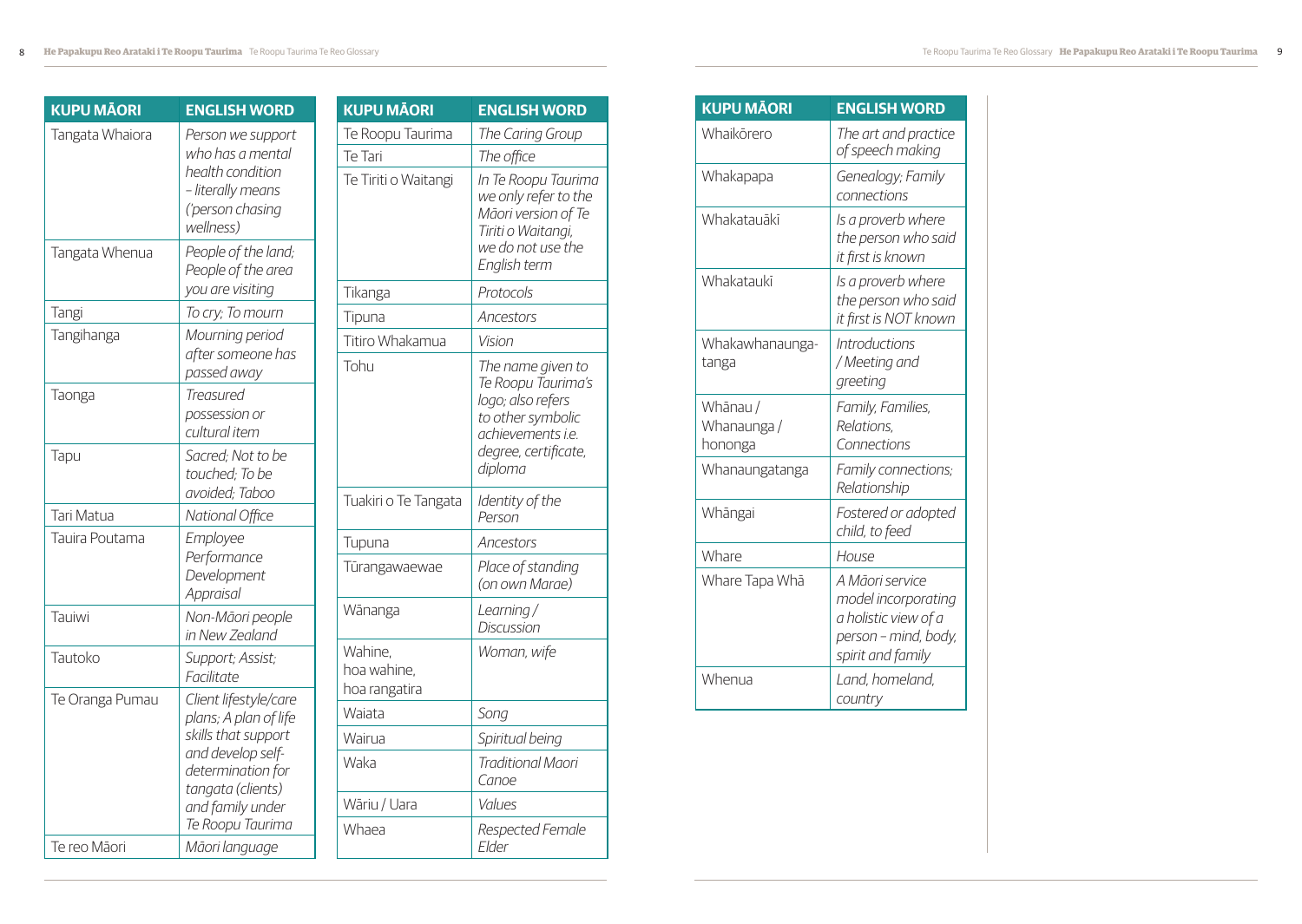## **He Pepa Whai Tikanga me Ūpoko Pūrongo /** *Common Document and Report Headings*

The table below provides a summary and translation of common report and/or document headings:

| <b>KUPU MĀORI</b>                                                              | <b>ENGLISH WORD</b>                    | <b>KUPU MĀORI</b>                        | <b>ENGLISH WORD</b>                        |
|--------------------------------------------------------------------------------|----------------------------------------|------------------------------------------|--------------------------------------------|
| Āhuatanga Noho<br>Hāpori                                                       | Community<br>Lifestyle                 | Ngā Mātāpono<br>Whanui                   | <b>General Principles</b>                  |
| Arataki Tirohanga<br>Whānui                                                    | <b>Induction Overview</b>              | Ngā Karere atu                           | Outward<br>Correspondence                  |
| He pātai?                                                                      | Question?                              | Ngā Karere mai                           | Inward                                     |
| He Tirohanga<br>Matua anō                                                      | <b>Additional</b><br><b>Key Points</b> | Ngā Karere o te<br>Poari                 | Correspondence<br>Board<br>Correspondence  |
| Hononga/Tohutoro                                                               | Links/references                       |                                          |                                            |
| Kaupapa / te take                                                              | Purpose                                | Ngā Kupu Āpiti /<br>Ngā Āpitihanga       | Appendix;<br>Appendices                    |
| Kirimana                                                                       | Contract                               | Ngā mahi hei mahi                        | <b>Action Lists</b>                        |
| Kupu Whakataki                                                                 | Introduction                           | Ngā Mahi Ratonga                         | Service Operations                         |
| Ma te ngakau<br>(Te Roopu Taurima's<br>tāpatahi ka tutuki -<br>vision) Success | Ngā Miniti o te hui<br>kua pāhuri atu  | Previous Board<br><b>Meeting Minutes</b> |                                            |
| ma ngā tangata, ma<br>ngā tauwhirotanga.<br>Ka puawai te apopo                 | through unity -<br>great people, great | Ngā Mōhiohio /<br>Whakamōhiotanga        | Note; For your<br>information (FYI)        |
| nui.                                                                           | support, a great<br>tomorrow           | Kia mōhio mai koe.                       |                                            |
| Māhere Pākihi                                                                  | <b>Business Plan</b>                   | Ngā pepa                                 | Papers (as in papers<br>attached in email) |
| Māhere Rautaki                                                                 | Strategic Plan                         | Ngā Puka Tauira                          | Form Templates                             |
| Ngā Haepapa                                                                    | Responsibilities                       | Ngā Rāranga Kōrero                       | Contents                                   |
| Ngā Karere                                                                     | Correspondence                         | Ngā Rauemi Tangata                       | Human Resources                            |
| Ngā Mātāpono                                                                   | <b>Guiding Values</b>                  | Ngā Tautuhinga                           | Definitions                                |

| KUPU MĀORI         | <b>ENGLISH WORD</b>                  |
|--------------------|--------------------------------------|
| Ngā Tohu Kounga    | Quality Indicators                   |
| Ngā Tohutoro me    | References and                       |
| ngā Rauemi         | Resources                            |
| Ngā Whainga        | Objectives                           |
| Ngā Whakamāhuki /  | Agenda                               |
| Kaupapa            |                                      |
| Ngā Whakapānga Atu | Contacts                             |
| Papakupu           | Glossary                             |
| Pitopito kõrero    | Notes                                |
| Pūrongo Turehere   | Policy Statement                     |
| Pūtake / whainga   | Aim                                  |
| Rehita o ngā       | Conflict of Interest                 |
| Whakaaro Rongorua  | Register                             |
| Tauāki             | <b>Mission</b>                       |
| Te Hunga i Tae mai | <b>Attendees</b>                     |
| Te Ripoata o Te    | Attached is the                      |
| Poari mõ te marama | <b>Board of Trustees</b>             |
| o Pépuere 2016     | Report February                      |
|                    | 2016 (amend                          |
|                    | month, year and<br>name of report as |
|                    | required)                            |
| Te Ture            | Legislation                          |
| Tirohanga          | Scope                                |
| Tirohanga ki mua   | Vision                               |
| Tirohanga Whānui   | Overview                             |
| Tohutohu           |                                      |
| Whakawhanake       | Maori Development<br>Advice          |
| Māori              |                                      |
| Whakahou Mahi      | Administration                       |
| Whakahaere         | Update                               |
| Whakahou Ratonga   | Finance and                          |
| Pūtea me te        | Corporate Services                   |
| Ratonga Rangatōpū  | Update                               |
| Whakarāpopoto o    | <b>Executive Summary</b>             |
|                    |                                      |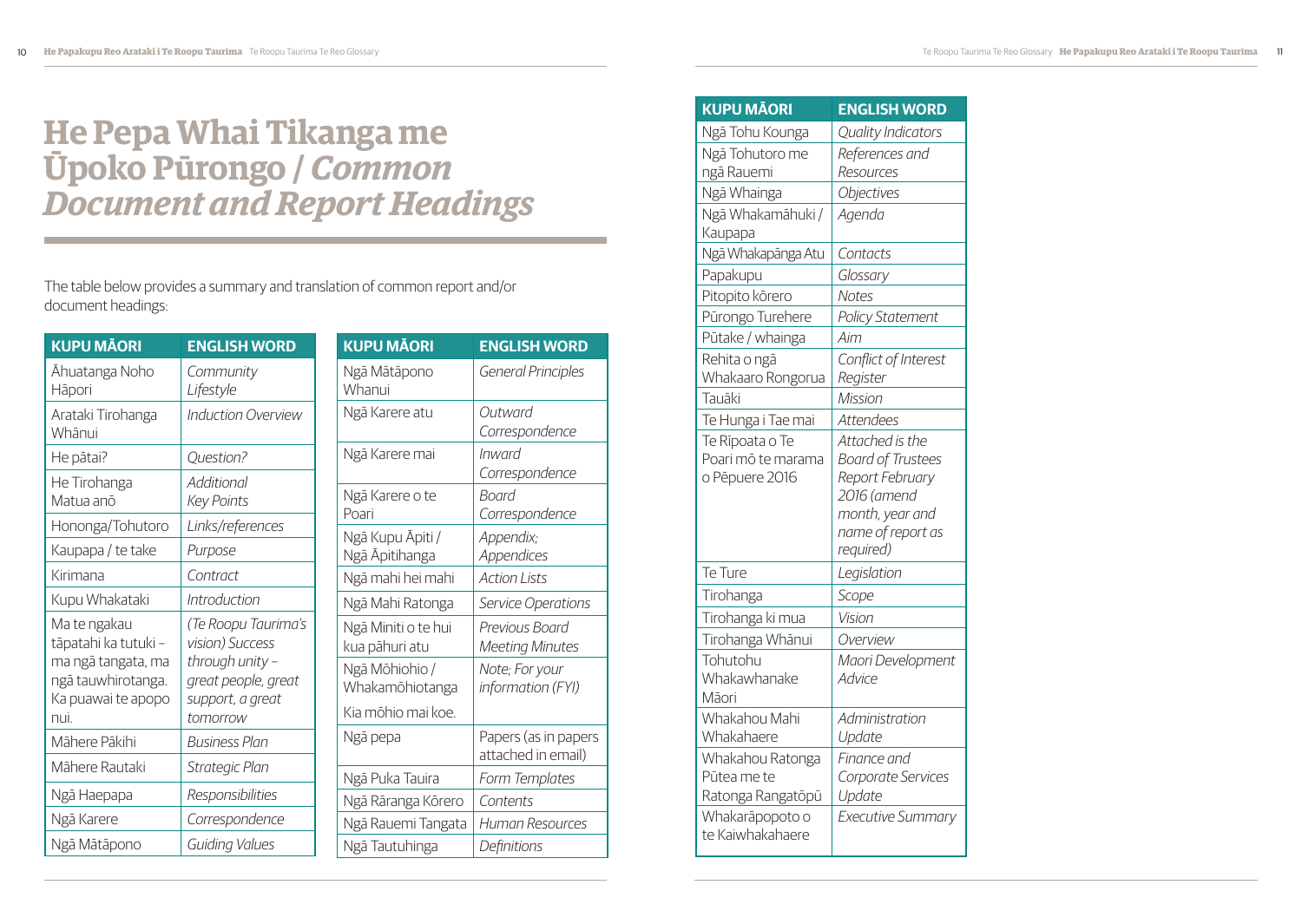## **Pepeha Templates**

General pepeha concept:

These are alternative pepeha options to use:

| <b>KUPU MĀORI</b>                                   | <b>ENGLISH WORD</b>                            | <b>KUPU MĀORI</b>                                                  | <b>ENG</b>             |
|-----------------------------------------------------|------------------------------------------------|--------------------------------------------------------------------|------------------------|
| Tihei Mauri Ora!                                    | Let there be life!                             | Ko (name of                                                        | (Nan                   |
| Ko (name of your<br>mountain) te<br>maunga          | My mountain is<br>(name of your<br>mountain)   | mountain) te<br>maunga e rū nei<br>taku ngākau                     | is the<br>spea         |
| Ko (name of your<br>waka) te waka                   | My canoe is (name<br>of your canoe)            | Ko (name of river or<br>sea) te awa e mahea<br>nei aku mā harahara | (Nan<br>sea)<br>allevi |
| Ko (name of your<br>sea) te moana                   | My sea is (name<br>of your sea)                | Nō (where you are<br>from) ahau                                    | lam                    |
| Ko (name of your<br>river) te awa                   | My river is (name<br>of your river)            | E mihi ana ki ngā                                                  | I reco                 |
| Ko (name of your<br>tribe) te iwi                   | My tribe is (name<br>of your tribe)            | tohu o nehe, o (the<br>place you live) e<br>noho nei au            | ance<br>spirit<br>of   |
| Ko (name of your<br>sub-tribe) te hapu              | My sub-tribe is<br>(name of your<br>sub-tribe) | Nō reira, tēnā<br>koutou kātoa                                     | Thus<br>ackn<br>to yo  |
| Ko (your name) te<br>ingoa                          | My name is<br>(your name)                      |                                                                    |                        |
| Ko te (name of your<br>position) te tūranga<br>mahi | My position is the<br>(your position)          |                                                                    |                        |

| <b>KUPU MĀORI</b>                                                           | <b>ENGLISH WORD</b>                                                       |
|-----------------------------------------------------------------------------|---------------------------------------------------------------------------|
| Ko (name of<br>mountain) te<br>maunga e rū nei<br>taku ngākau               | (Name of mountain)<br>is the mountain that<br>speaks to my heart          |
| Ko (name of river or<br>sea) te awa e mahea<br>nei aku mā harahara          | (Name of river or<br>sea) is the river that<br>alleviates my worries      |
| Nō (where you are<br>from) ahau                                             | I am from                                                                 |
| E mihi ana ki ngā<br>tohu o nehe,o (the<br>place you live) e<br>noho nei au | I recognize the<br>ancestral and<br>spiritual landmarks<br>ofwhere I live |
| Nō reira, tēnā<br>koutou kātoa                                              | Thus my<br>acknowledgement<br>to you all                                  |

## **Ngā Rūma i Te Roopu Taurima /** *Te Roopu Taurima Rooms*

The table below overviews the meeting rooms within Te Roopu Taurima Offices and the meaning behind the room name:

| <b>RŪMA</b>                   | <b>ROOM</b>                                     |  |
|-------------------------------|-------------------------------------------------|--|
| <b>Taitokerau (Northland)</b> |                                                 |  |
| Kōtuku                        | Põwhiri Room/<br>Meeting Room/<br>Training Room |  |
| Tāmaki Makaurau (Auckland)    |                                                 |  |
| Kahikatea                     | Reception Area                                  |  |
| Rēhia                         | Sensory Room                                    |  |
| Tōtara                        | Corporate Services<br>Room                      |  |
| Māhuri                        | Training Room                                   |  |
| Nau Mai                       | Põwhiri Room                                    |  |
| Piki Ora                      | Kitchen                                         |  |
| Pūriri                        | Display Area (Old<br>Reception area)            |  |
| Kāuri                         | Orange Room /<br>Boardroom                      |  |

| <b>RŪMA</b>               | <b>ROOM</b>                       |  |
|---------------------------|-----------------------------------|--|
| Kirikiriroa (Midlands)    |                                   |  |
| Pūmanawa                  | Reception                         |  |
| Purapura Whetū            | Põwhiri Room /<br>Meeting Room 1  |  |
| Rourou Manaaki ō<br>Rongo | Kitchen/<br>Meeting Room 2        |  |
| Ōtautahi (South Island)   |                                   |  |
| Aoraki                    | Pōwhiri /<br><b>Training Room</b> |  |

Your regional Pou Tikanga or Korowai Aroha can help you to draft your mihimihi or pepeha whether you are Māori or non-Māori.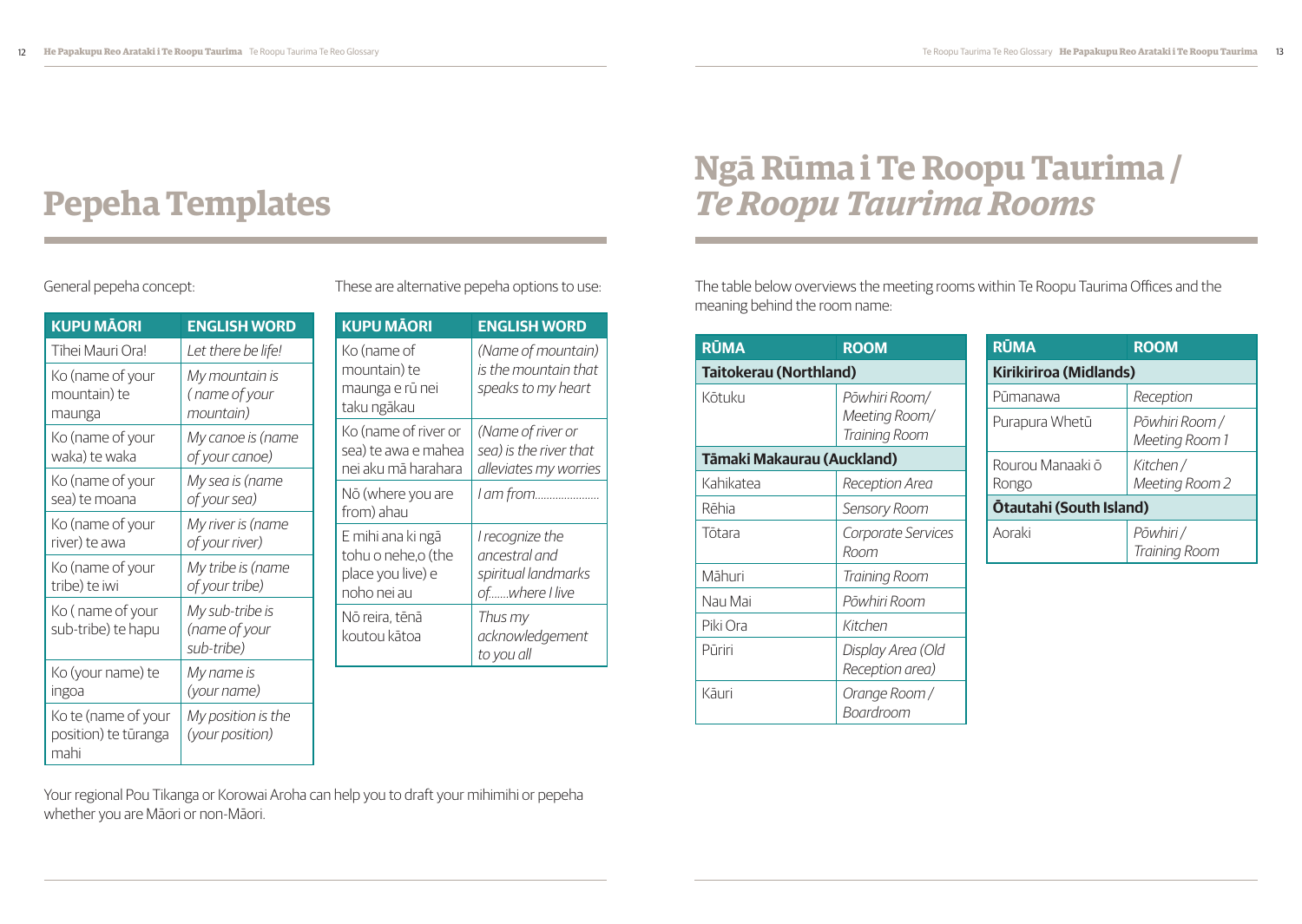## **Ngā Whare o Te Roopu Taurima /**  *Te Roopu Taurima Houses*

The tables below list all Te Roopu Taurima Whare and the English meaning of each Whare.

| <b>Rohe O Te Tai Tokerau</b><br><b>Northland Region</b> | Rohe O<br><b>Aucklan</b>           |                          |
|---------------------------------------------------------|------------------------------------|--------------------------|
| KO NGĀ INGOA<br>O NGĀ WHARE                             | <b>ENGLISH</b><br><b>MEANING</b>   | <b>KO NGĀ</b><br>O NGĀ \ |
| Awatea                                                  | Day time / a new day               | Atawhai                  |
| Hoteo                                                   | Named after local awa              | He Koro                  |
|                                                         | - likened to wajora                | Kahuran                  |
|                                                         | to refresh the body<br>spiritually | Kōkako                   |
| Kaihau                                                  | Kumara pits on top                 | Mārire                   |
|                                                         | of a hill.                         | Motuhak                  |
| Kohekohe                                                | Medicinal tree<br>(grew around the | Puawaita                 |
|                                                         | Kaikohe area)                      | Taurima                  |
| Manaaki i te                                            | Nurturing those                    | Te Ao Mi                 |
| hunga rawa iti                                          | people in need                     | <b>Te Ririko</b>         |
| Ngāwari                                                 | Smooth / Soften / Easy             |                          |
| Te Awhi Tū                                              | Upstanding support                 |                          |
| Te Marino                                               | Calmness and peace                 |                          |
| Whakatā                                                 | Rest time / relax                  |                          |

| Rohe O Tāmaki Makaurau<br><b>Auckland Region</b> |                                  |  |
|--------------------------------------------------|----------------------------------|--|
| <b>KO NGÃ INGOA</b><br>O NGA WHARE               | <b>ENGLISH</b><br><b>MEANING</b> |  |
| Atawhai                                          | Nurture/Nurturing                |  |
| He Korowai                                       | A Cloak                          |  |
| Kahurangi                                        | Precious jewel                   |  |
| Kōkako                                           | Native bird / Parrot             |  |
| Mārire                                           | Gentle                           |  |
| Motuhake                                         | Forever                          |  |
| Puawaitanga                                      | Blossoming of a<br>new beginning |  |
| Taurima                                          | Keeper/caretaker                 |  |
| Te Ao Mārama                                     | Bright world/future              |  |
| Te Ririkore                                      | Peaceful and<br>calmness         |  |

| <b>Rohe O Counties Manukau</b><br><b>Counties Manukau Region</b> |                                                   |                              |
|------------------------------------------------------------------|---------------------------------------------------|------------------------------|
| <b>KO NGÃ INGOA</b><br>O NGĀ WHARE                               | <b>ENGLISH</b><br><b>MEANING</b>                  | К<br>C                       |
| Arohanui                                                         | Love/affection                                    | K                            |
| He Tokanga Hua<br>Whenua                                         | The land of gardens                               | N                            |
| I Runga I (te tika<br>me te pono)                                | Upon!                                             | P                            |
| Manaakitia                                                       | To embrace/ support                               |                              |
| Matariki                                                         | Little eyes of God                                | Т                            |
| Pou Tū Te Rangi                                                  | Symbol that is upright<br>/ Harvest star          | T<br>Т                       |
| Poukaha                                                          | Strong upright post                               | T                            |
| Poutama                                                          | Stairway to<br>different levels                   | A                            |
| Rangimārie                                                       | Peace                                             |                              |
| Te Huringa o te<br>whānau ki te<br>Awhina                        | The turning point<br>for the whanau to<br>support | A<br>$\overline{\mathsf{T}}$ |
| Te Kaahu                                                         | Sacred bird that<br>flies at dawn                 | R                            |
| Te Rau Aroha                                                     | 100 loves (refers to<br>Maori Battalion)          | Ś<br>K                       |
| Te Whetūmarama                                                   | A guiding light                                   | O                            |
| Tū Kaha                                                          | Upstanding/<br>Stand strong                       | А<br>N                       |
| Tūmanako                                                         | Hope                                              | Ν                            |
| Tū Tangata                                                       | People standing /<br>Stand tall                   | R<br>T                       |
| Whakatau Mai                                                     | Land here / Welcome                               |                              |
| Whirinaki                                                        | Place of coming<br>together                       |                              |

| <b>Rohe O Kirikiriroa</b><br><b>Midlands Region</b> |                                                                           |  |
|-----------------------------------------------------|---------------------------------------------------------------------------|--|
| <b>KO NGÃ INGOA</b><br>O NGĀ WHARE                  | <b>ENGLISH</b><br><b>MEANING</b>                                          |  |
| Kāinga Awhina                                       | The place of<br>care giving                                               |  |
| Manawanui                                           | Home of stoutness<br>of the heart                                         |  |
| Paihere                                             | A place to come<br>together                                               |  |
| Te Miro                                             | Native berry tree                                                         |  |
| Te Piringa                                          | To come together                                                          |  |
| Te Puna o te Aroha                                  | Spring of water / Pond                                                    |  |
| Te Rangimārie                                       | Being at peace                                                            |  |
| Aatarangi                                           | The house of shadow/<br>You need the sun<br>to shine to see the<br>shadow |  |
| Anahera                                             | House of Angels                                                           |  |
| Tiaki Mai                                           | Look after / Nurture                                                      |  |

| Rohe O Ōtautahi<br><b>South Island Region</b> |                                  |  |
|-----------------------------------------------|----------------------------------|--|
| <b>KO NGÃ INGOA</b><br><b>ONGĀ WHARE</b>      | <b>ENGLISH</b><br><b>MEANING</b> |  |
| Awhina                                        | Help                             |  |
| Mahana                                        | Warmth                           |  |
| Mauriroa                                      | The long breath (sign)           |  |
| Rākau Ora                                     | Healthy orchard                  |  |
| Te Aranga Ake                                 | Uplifting                        |  |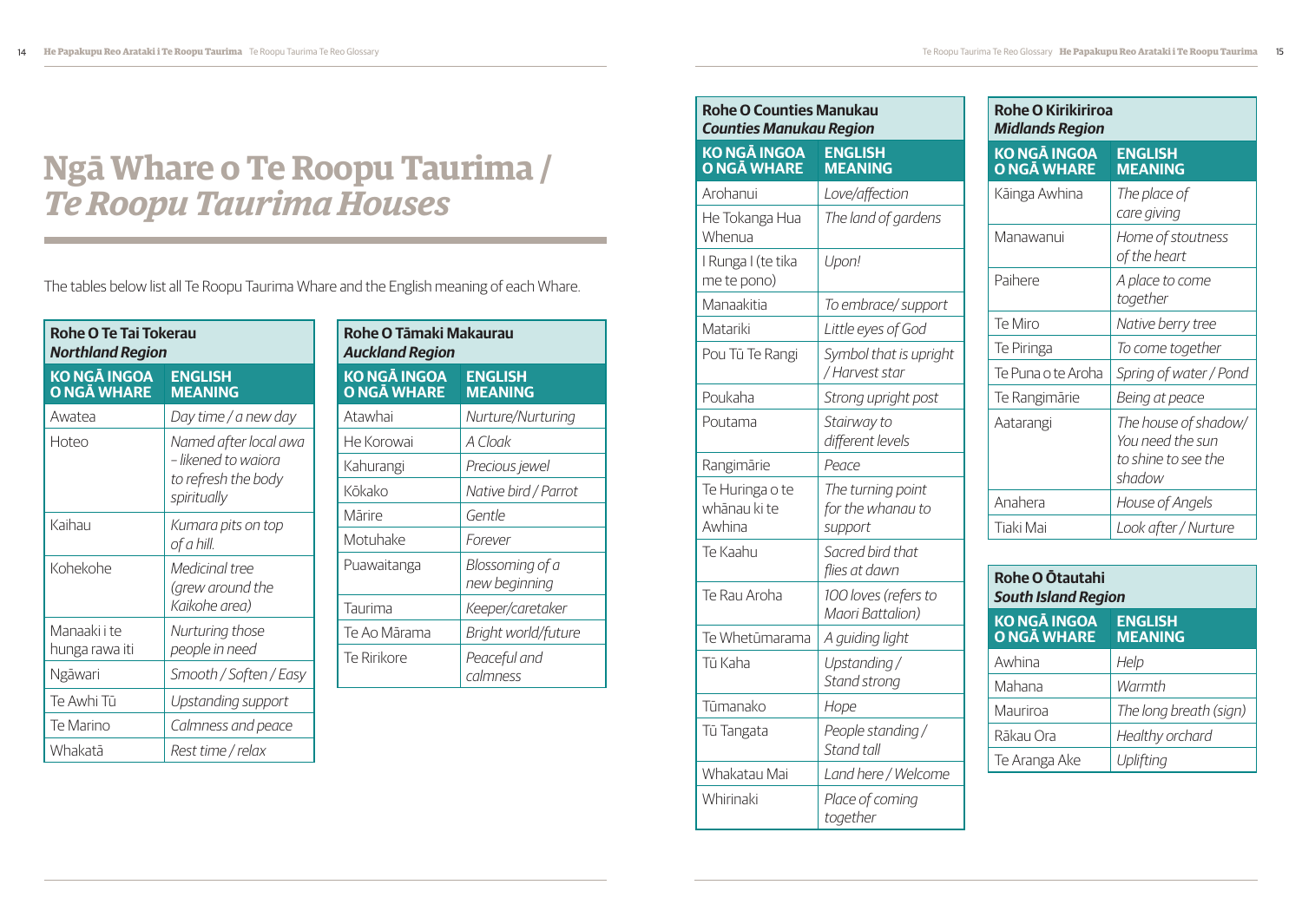## **Ngā Tāone me ngā Rohe /** *Cities and Regions*

The table below provides translations for cities and/or regions within New Zealand:

| <b>NGĀ TĀONE</b><br><b>ME ROHE</b> | <b>CITIES AND</b><br><b>REGIONS</b> | <b>NGĀ TĀONE</b><br><b>ME ROHE</b> | <b>CITIES AND</b><br><b>REGIONS</b> |
|------------------------------------|-------------------------------------|------------------------------------|-------------------------------------|
| Ahuriri                            | Napier                              | Te Hawera                          | Hawera                              |
| Akaroa                             | <b>Banks Peninsula</b>              | Te Hokianga a Kupe                 | Hokianga                            |
| Aoraki                             | Mt Cook                             | Te Ika a Maui                      | North Island                        |
| Aotearoa                           | New Zealand                         | Te Oha a Maru                      | Oamaru                              |
|                                    | (Long white cloud)                  | Te Onetahua                        | Farewell Spit                       |
| Heretaunga                         | <b>Hastings</b>                     | Te Papa-i- oea                     | Palmerston North                    |
| Kawatiri                           | Westport                            | Te Reinga                          | Cape Reinga                         |
| Kirikiriroa                        | Hamilton                            | Te Tai Hauauru                     | Western Area                        |
| Kororareka                         | Russell                             | Te Tai Rāwhiti                     | Eastern Area                        |
| Mawhera                            | Greymouth                           | Te Tai Tokerau                     | Northern Area                       |
| Murihiku                           | Bluff                               | Te Tai Tonga                       | Southern Area                       |
| Ngã Topito o te Ao                 | Compass Points                      | Te Tihi o Maru                     | Timaru                              |
| Ngāmotu                            | New Plymouth                        | Te Waipounamu                      | South Island                        |
| Otautahi                           | Christchurch                        | Te Whanga nui ā Tara               | Wellington                          |
| Otepoti                            | Dunedin                             | Turanga nui ā Kiwa                 | Gisborne                            |
| Rakiura                            | Stewart Island                      | Waiharakeke                        | Blenheim                            |
| Taitoko                            | Levin                               | Waihopai                           | Invercargill                        |
| Tāmaki Makaurau                    | Auckland                            | Whakatu                            | Nelson                              |
| Tāmaki nui ā Rua                   | Dannevirke                          | Whanganui                          | Whanganui                           |
| Taupo nui ā Tia                    | Taupo                               | Whangarei Terenga                  | Whangarei                           |
| Te Ahi kai koura a                 | Kaikoura                            | Paraoa                             |                                     |
| Tama ki te rangi                   |                                     | Wharekauri                         | Chatham Islands                     |

## **Tūranga Mahi o Te Roopu Taurima /** *Te Roopu Taurima Position Titles*

The table below translates position titles:

| <b>TÜRANGA MAHI</b>                                                                  | <b>POSITION TITLE</b>                                                                             |         | <b>TÜRANGA MAHI</b>                                                                   | <b>POSITION TITLE</b>                                                           |
|--------------------------------------------------------------------------------------|---------------------------------------------------------------------------------------------------|---------|---------------------------------------------------------------------------------------|---------------------------------------------------------------------------------|
| Apiha Rawa Matua                                                                     | <b>Senior Assets</b><br>Officer                                                                   |         | Kaiawhina Whaiaro/<br>Kaiwhakarite tira ki<br>te Kaiwhakahaere-ā-<br>rohe ki te Raki  | Personal Assistant/<br>Team Administrator<br>to the Service<br>Manager Northern |
| Apiha Utu Kaute                                                                      | Payroll Accounts<br><b>Officer</b>                                                                |         |                                                                                       |                                                                                 |
| Heamana o te Poari                                                                   | <b>Board Chairperson</b>                                                                          |         | Kaiawhina Whaiaro/<br>Kaiwhakarite tira ki<br>te Kaiwhakahaere-ā-<br>rohe ki te Tonga | Personal Assistant/                                                             |
| Heamana Tuarua                                                                       | <b>Board Deputy</b><br>Chairperson                                                                |         |                                                                                       | Team Administrator<br>to the Service                                            |
| Kaiarahi                                                                             | House Leader<br>of a whare                                                                        |         |                                                                                       | Manager Southern                                                                |
| Kajawhina                                                                            | Support worker                                                                                    |         | Kaikaute Tahua                                                                        | Finance Accountant                                                              |
| in a whare                                                                           | Kaikaute Whiwhinga                                                                                | Revenue |                                                                                       |                                                                                 |
| Kaiawhina Rangapū                                                                    | Executive Assistant                                                                               |         | <b>Täke</b>                                                                           | Accountant                                                                      |
| ki te Kaiwhakahaere<br>Pūtea Matua                                                   | to the CFO                                                                                        |         | Kaimahi                                                                               | Worker / Employee<br>/Staff                                                     |
| Kaiawhina Rangapū<br>ki te Kaiwhakahaere                                             | Executive Assistant<br>to the National                                                            |         | Kaimahi mõ te wā                                                                      | Temporary staff                                                                 |
| Ratonga Matua-ā-<br>rohe                                                             | Service Manager                                                                                   |         | Kairuruku Awhi<br>Kounga                                                              | <b>Quality Support</b><br>Coordinator                                           |
| Kaiawhina Whaiaro/<br>Kaiwhakarite tira ki<br>te Kaiwhakahaere-ā-<br>rohe ki Manukau | Personal Assistant/<br>Team Administrator<br>to the Service<br><b>Manager Counties</b><br>Manukau |         | Kairuruku Kirimana<br>Whakatau                                                        | Contracts and<br>Placement<br>Coordinator                                       |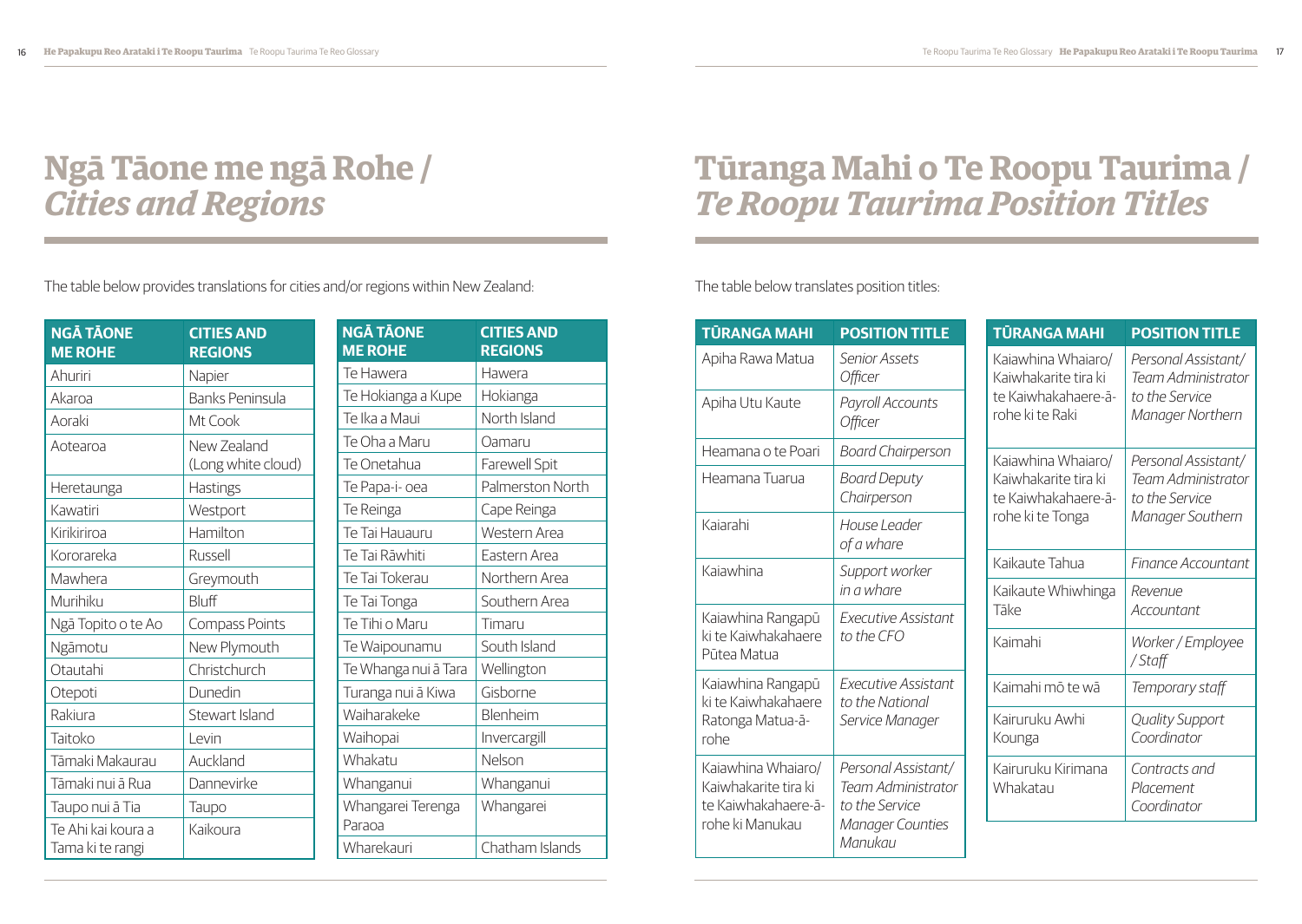| TŪRANGA MAHI                                                                                                                          | <b>POSITION TITLE</b>                         | <b>TÜRANGA MAHI</b>                            | <b>POSITION TITLE</b>                |
|---------------------------------------------------------------------------------------------------------------------------------------|-----------------------------------------------|------------------------------------------------|--------------------------------------|
| Kairuruku Noho<br>Hapori                                                                                                              | Community<br>Lifestyle                        | Kaiwhakahaere<br>Noho Mataara                  | On Call Manager                      |
| Kairuruku Rauemi                                                                                                                      | Coordinator<br>Human Resource                 | Kaiwhakahaere<br>Pūtea Matua                   | Chief Financial<br>Officer (CFO)     |
| Tangata                                                                                                                               | Coordinator                                   | Kaiwhakahaere                                  | Community Service                    |
| Kairuruku Tautono                                                                                                                     | Application<br>Coordinator                    | Ratonga Hāpori                                 | Manager                              |
| Kairuruku Whai Mahi                                                                                                                   | Vocational<br>Coordinator                     | Kaiwhakahaere<br>Ratonga Matua-ā-<br>Motu      | <b>National Service</b><br>Manager   |
| Kairuruku<br>Whakapai Ratonga                                                                                                         | Service<br>Improvement<br>Coordinator         | Kaiwhakarite<br>Tira Matua                     | Senior Team<br>Administrator         |
| Kaitaataki                                                                                                                            | Service Coordinator                           | Kaiwhakahaere<br>Whakapai Ratonga<br>Manukau   | Service<br>Improvement<br>Manager    |
| Kaitohutohu<br>Āhua Noho                                                                                                              | Lifestyle Coach                               | Kaiwhakahaere<br>Ratonga-ā-rohe ki<br>Manukau  | Service Manager<br>Counties Manukau. |
| Kaitohutohu<br>Kaitautoko<br>Whanonga Takatika                                                                                        | Positive Behaviour<br>Support Coach           | Kaiwhakahaere<br>Ratonga-ā-rohe ki<br>te Raki  | Service Manager<br>Northern          |
| Kaiwhakahaere<br>Ahurea mō ngā<br>Tāngata me ngā<br>mahi                                                                              | People,<br>Performance and<br>Culture Manager | Kaiwhakahaere<br>Ratonga-ā-rohe ki te<br>Tonga | Service Manager<br>Southern          |
| Kaiwhakahaere<br>Information and<br>Communication<br>Hangarau<br>Pārongo me ngā<br>Technology<br>Whakawhitiwhiti<br>Manager<br>Kōrero | Kaiwhakarite<br>Kounga Awhi<br>Raraunga       | <b>Quality Support</b><br>Data Administrator   |                                      |
|                                                                                                                                       |                                               | Kaiwhakarite Rawa                              | <b>Assets</b><br>Administrator       |
| Kaiwhakahaere                                                                                                                         | <b>Special Projects</b>                       | Kaiwhakarite Tira                              | Team Administrator                   |
| Kaupapa Motuhake/<br>Manager / Board<br>Kaituhi o te Poari<br>Secretary                                                               | Kaiwhakarite Utu                              | Payroll<br>Administrator                       |                                      |
| Kaiwhakahaere<br>Manaaki / Kaitaataki                                                                                                 | Care Manager/<br>Service Coordinator          | Kaiwhakarite<br>Rauemi Tangata                 | Human Resource<br>Administrator      |

| TŪRANGA MAHI                                     | <b>POSITION TITLE</b>                                        |
|--------------------------------------------------|--------------------------------------------------------------|
| Kaiwhakatau<br>Manuhiri                          | Receptionist                                                 |
| Kaiwhakatau<br>Manuhiri/<br>Kaiwhakarite         | Receptionist /<br>Administrator                              |
| Korowai Aroha<br>Whaea / Kaumatua                | Te Roopu Taurima<br>(elders) respected<br>women / men        |
| Manawhakahaere                                   | Chief Executive<br>Officer (CEO)                             |
| Otita ā Roto                                     | <b>Internal Auditor</b>                                      |
| Pou Ārahi Kaitautoko<br>Whanonga Takatika        | Positive Behaviour<br><b>Support Advisor</b>                 |
| Pou Ārahi Kounga<br>me Te Haumanu                | <b>Quality and Clinical</b><br>Advisor                       |
| Pou Ārahi Rauemi<br>Tangata                      | Human Resource<br>Advisor                                    |
| Pou Ārahi Rauemi<br>Tangata Matua/<br>Hoa Pakihi | Senior Human<br>Resource Advisor/<br><b>Business Partner</b> |
| Pou Ārahi Rauemi<br>Tangata me āna<br>Āheitanga  | Human Resource<br>Advisor People and<br>Capability           |
| Pou Ārahi Whakarite<br>Akoranga                  | Learning and<br><b>Resolution Advisor</b>                    |
| Pou Tikanga                                      | Maori Cultural<br>Advisor                                    |
| Poutaataki                                       | Clinical Mental<br><b>Health Leader</b>                      |
| Tarahiti                                         | <b>Board Trustee</b>                                         |

| The title below is placed after a position<br>title to indicate if a person is in an Acting<br>role· |                        |  |
|------------------------------------------------------------------------------------------------------|------------------------|--|
| Kaitono                                                                                              | Contractor             |  |
| Turanga<br>Kaiwhakakapi                                                                              | <b>Acting Position</b> |  |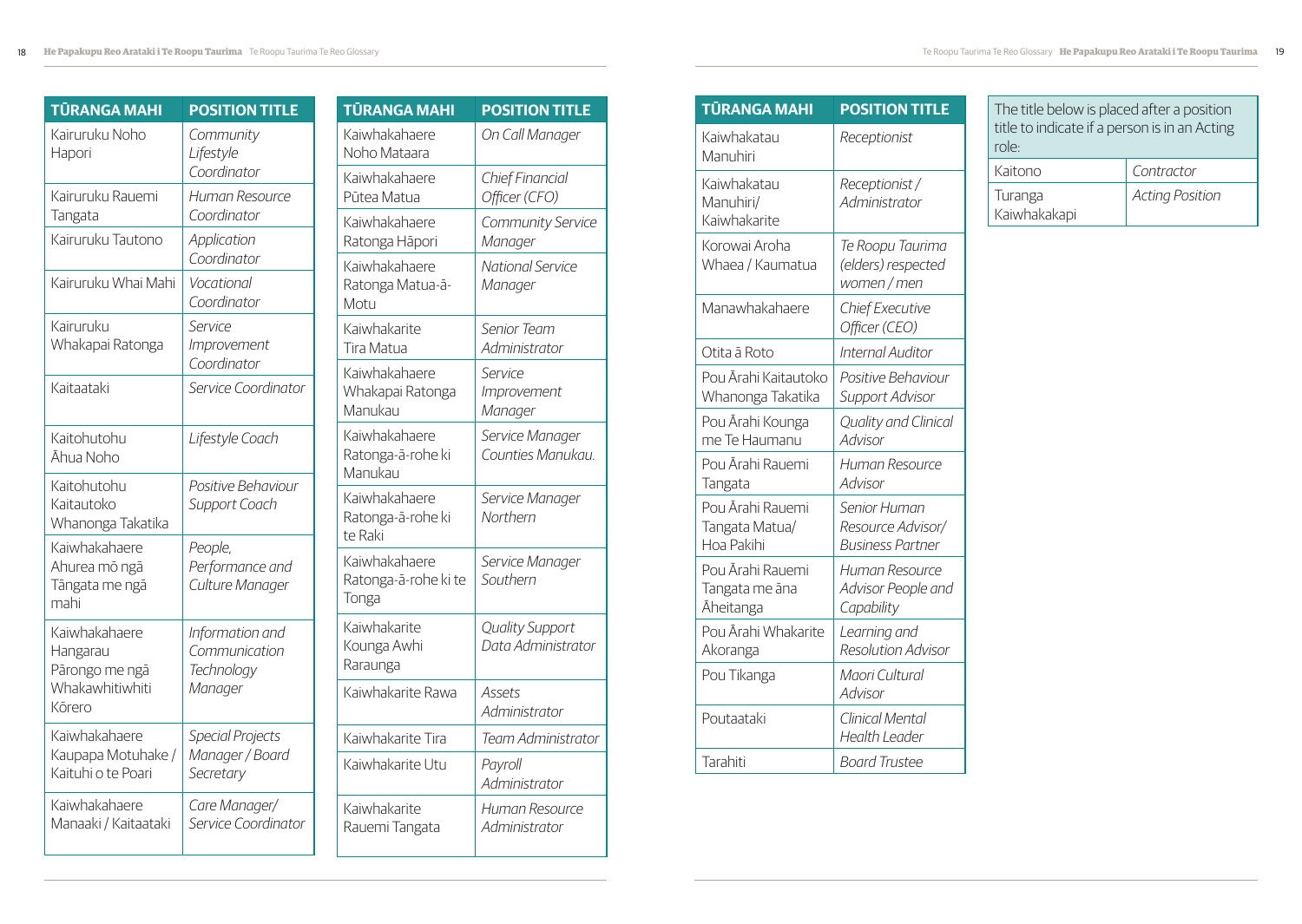**20 He Papakupu Reo Arataki i Te Roopu Taurima** Te Roopu Taurima Te Reo Glossary